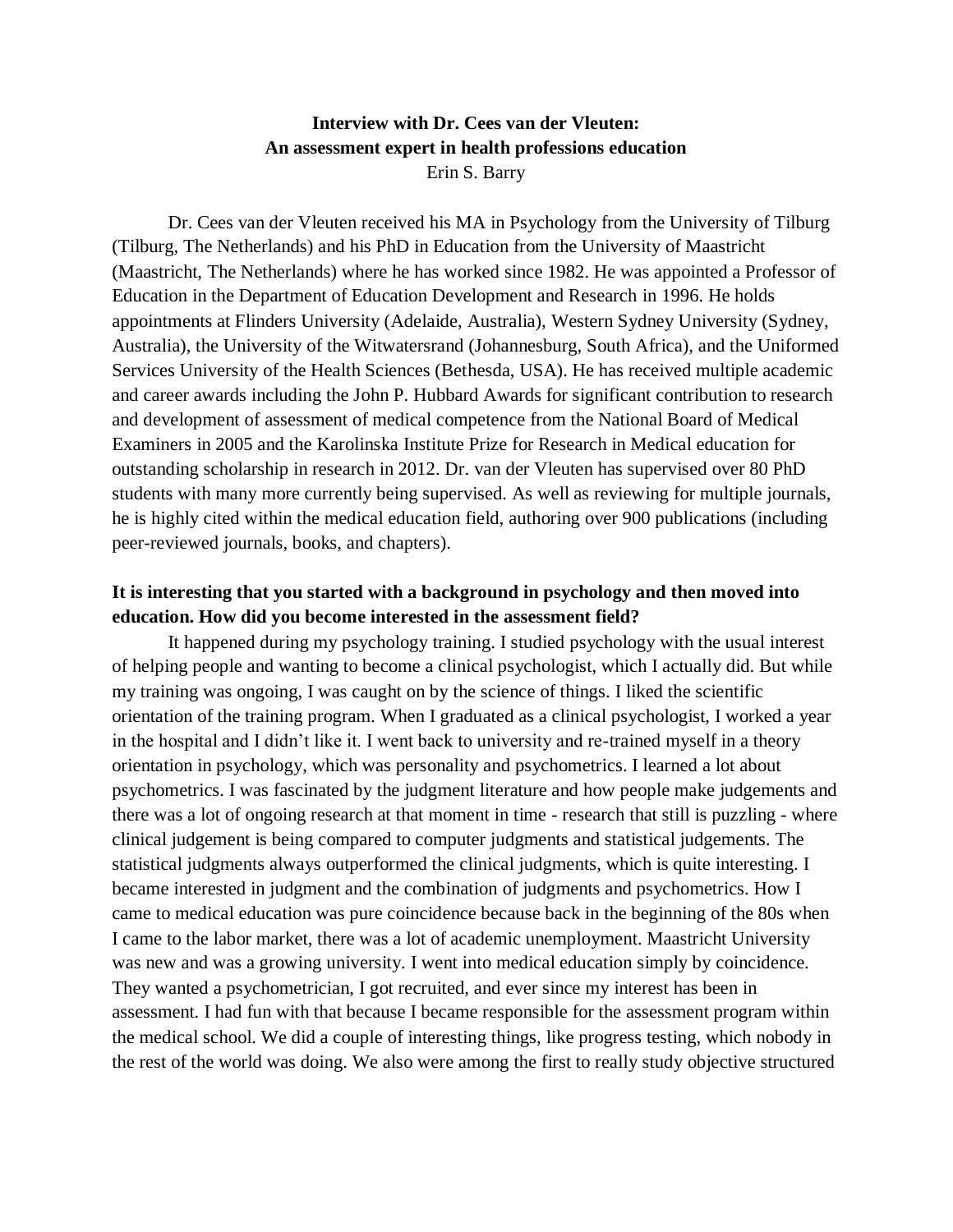clinical examination (OSCE) really well during a time of OSCE development. So that's how I became interested in the field of assessment.

## **Based on your publications, you have published in multiple different areas of assessment. How did you go move between all of the different areas of assessment?**

I think the story is that historically, we've been climbing Miller's pyramid with different methods of assessments. This was also part of my personal development. I did my PhD on OSCE, which was new at that time. I wrote my first literature review together with David Swanson from the National Board of Medical Examiners and that became a golden oldie. It was one of the first reviews on OSCE that received a lot of citations. It was the development of every new layer in Miller's pyramid and all aspects of that with standards settings, training, and feedback.

I think what is important, and important for my development, was that I was based in an educational environment and also a particular education environment - an environment at Maastricht University. Maastricht was the second university in the world to adopt problem-based learning. Problem-based learning means that you work on authentic problems and do look at problem solving, clinical reasoning, self-directed learning that are not easy to assess. The fact that I was in an education context has molded me very differently. I wonder what would have happened if I was recruited by the National Board of Medical Examiners? I would have become a totally different person with a totally different perspective. My psychometric perspective started to change and became much more an educational perspective on assessment. I started to wonder why do we focus only on psychometric aspects? If we try and validate our assessments (such as reliability and validity), why don't we also optimize it towards learning? I was in an educational setting and trying to cope with constructive alignments between what we wanted to do with the educational program and what we could do with the assessment program. This constructive alignment has challenged me my whole life. I also wanted to optimize learning and I think that one of my papers that has been cited frequency was about using a utility formula. The utility of a particular assessment approach is dependent on a number of quality characteristics reliability, validity, educational impact, acceptability, cost, resources - and you cannot have it all! You can't have a perfectly reliable and a perfectly valid instrument and you don't have unlimited resources. Every assessment selection is a compromise and all depending on the situation, the context, your choices will be made differently. If I am a psychometrician who is working with the National Board of Medical Examiners and I need to make decisions about certification, I will not compromise about reliability. But if I'm in an educational context, I'm willing to compromise on reliability in favor of the educational value of the assessment. This has been the basis of my later thinking because I wanted to optimize assessment for learning. Over time, I wouldn't call myself a psychomaterican anymore, I've become much more an education specialist. In assessment, I strongly promote the value of education and my later approach, programmatic assessment, is a complete utterance of that - it's a very education-minded, focused view on assessment.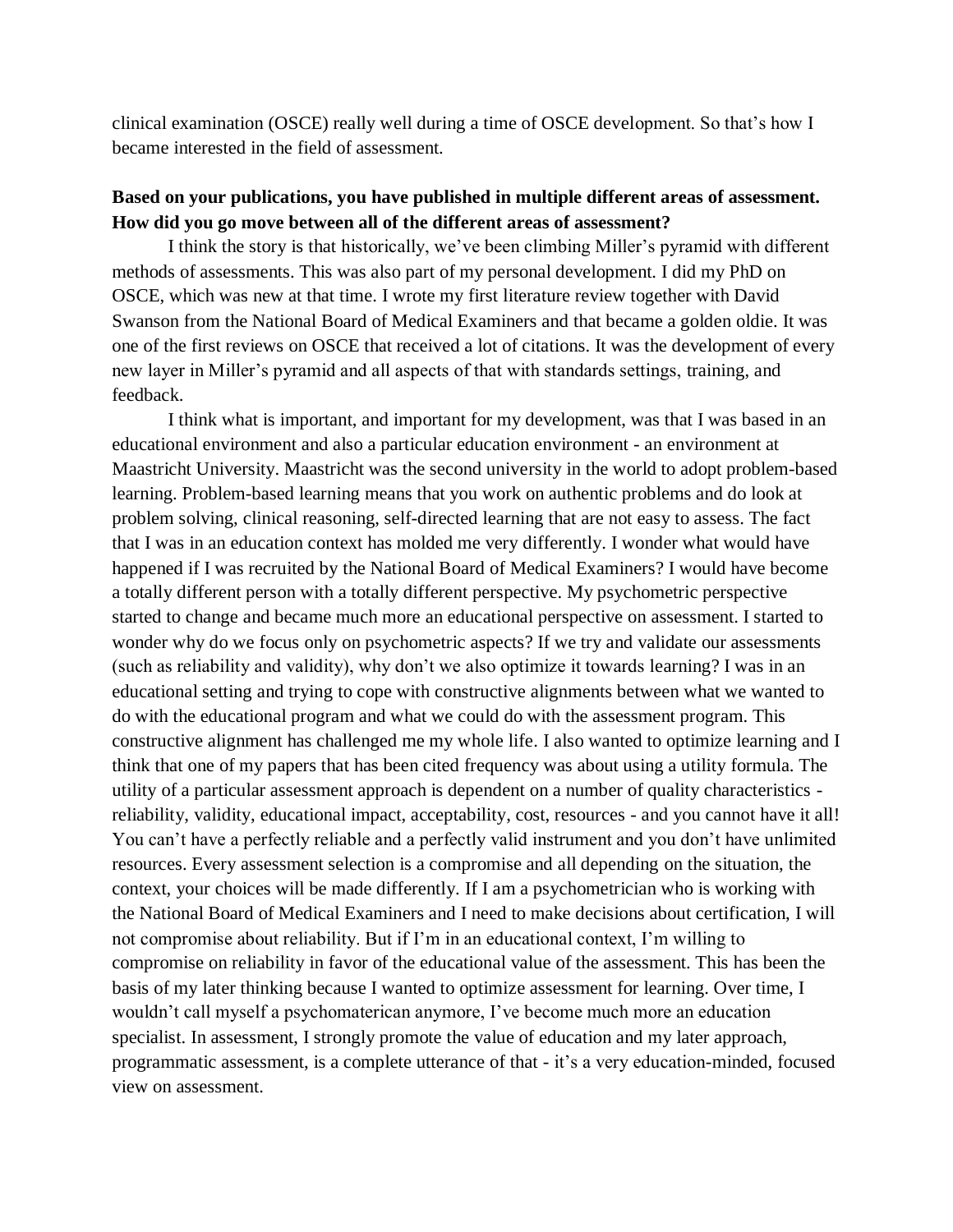Another thing I have learned in psychology with a strong experimental nature as a psychometrician, was that I was completely trained in a positivist tradition. The positivist view is possible with standardized assessment (like OSCE), but it fails you if you talk about education matters around assessment. If you want to assess complex things like professionalism, communication, team learning, the pure psychometric approach will fail you. In my work as an academic and scholar, I became acquainted with qualitative research, a different paradigm. I've used elements from that paradigm to widen my thinking of assessment. I think the qualitative paradigm is just as important as quantitative. In assessment I think that we should use both. If you look at my publications, you will find some of those elements. I think that when assessing more complex skills, words are much more important than scores. In assessment it's all about scores and grades, but they are pretty poor information carriers. Narrative information is just as important as quantitative information, which is all related back to objectivity.

I made a historic journey following Miller's pyramid and adjusting from a positivist, psychometric perspective towards a more qualitative learning perspective on assessment. My constant drive was this constructive alignment - what are we doing in education; what do we want to do in education; what are we doing in assessment? Assessment drives learning, and now I want learning to drive assessment.

#### **Which topic area of assessment have you enjoyed the most?**

I think that is my discovery of programmatic assessment because all of a sudden it hit me. It was a sort of eureka moment. Putting that together, defending it, and then seeing other people get enthusiastic about it and seeing that other people have implement it - that's when i really get interested and excited. But I've had excitement throughout all of my career. I could be very excited about a psychometric analysis that we did in the very beginning with the OSCE and how we should develop that. What has truly excited me are the consistencies we've found in our research. Every couple of years I try to write and overview of where we are. I get excited all the time. I've been driven all the time.

My choice in career directions was right! When I got hit by wanting to develop as a scientist, as a scholar, that really gave me the satisfaction of trying to make the next steps and push boundaries all the time. That has been quite exciting all along the way and there are a number of developments ahead of us that I can be very excited about. To give an example, what needs to be done in the near future, is to see if we can use patient outcome data to inform performance of an individual learner, such as a post graduate resident or clinician. I think that's a new, exciting area that we need to discover. I'm constantly excited. Over the years, I've had the privilege of working with a lot of talented people who wanted to do a doctoral dissertation with me. I can tell you lots of exciting stories with lots of nice individual journeys. I can't say there's a single piece of excitement. It's been a long journey working with a lot of very bright people doing research.

I've had many offerings to work in other places internationally, but the nice thing about Maastricht University is that it's quite conducive to doing scholarly work in education. That also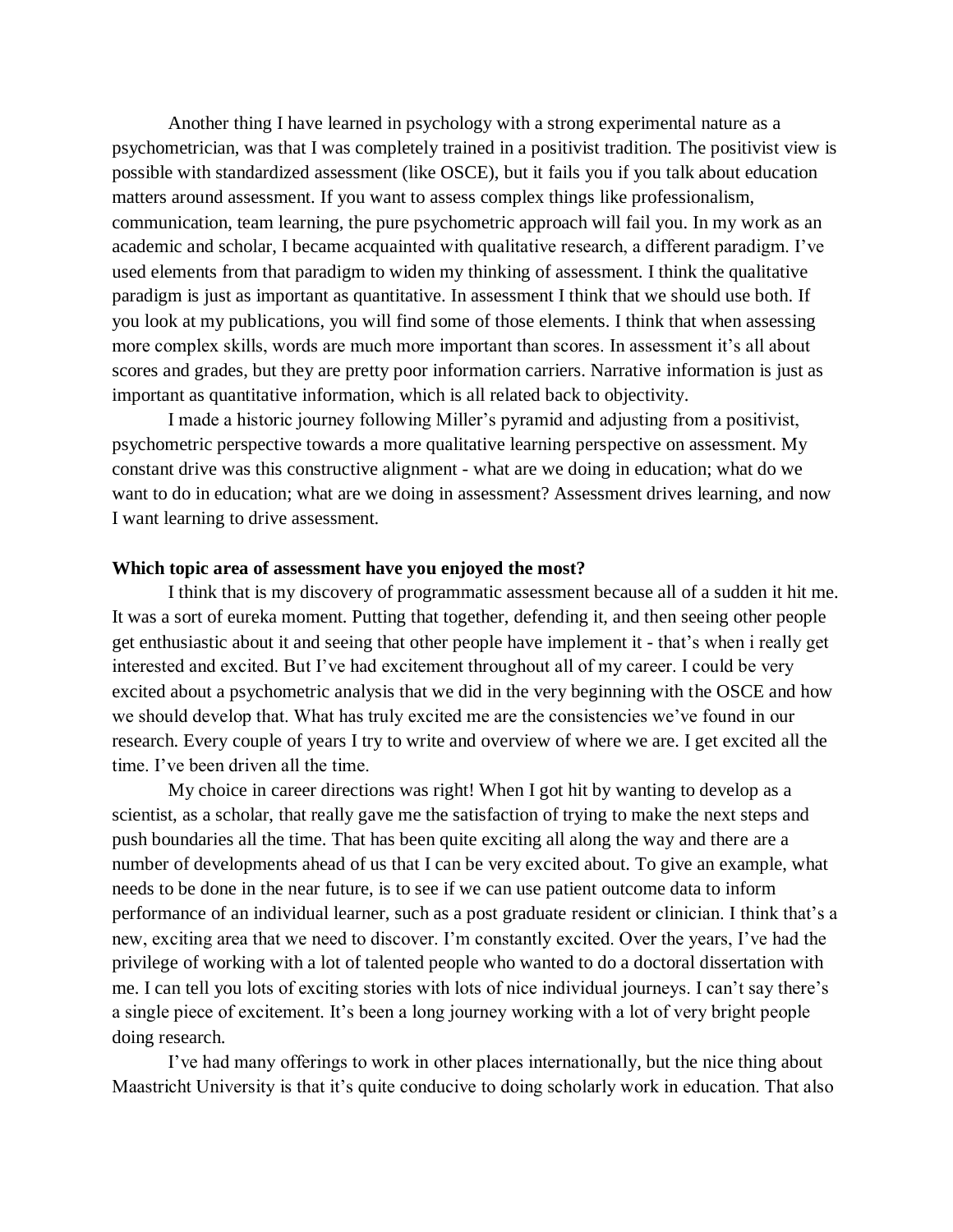has been quite an exciting thing. We started problem-based learning in 1982. It was not based on scientific evidence and over the years, we've been doing a lot of research that has been a lot of fun too. We now have a much better understanding of what learning is and how to best teach that.

#### **Where is the field of assessment going?**

The future of the field is going into programmatic assessment and also looking at feedback from patient outcomes. Naturally lots of challenges because it's not easy to contribute patient outcomes to individuals and there is also a lot of team performance. It's complex.

Communication seems to be a big place of where to go. Students don't always understand the importance of effective communication. An example is one of my student's PhD dissertation on communication where she compared two learning settings in post-graduate training - one in general practice and one in surgery. General practice spent a lot of time on communication training, particularly on video assessment for feedback. She demonstrated that communication is developed as a personal thing, which can be easily applied for clinical purposes. You can switch communication strategies to achieve certain clinical outcomes. In surgery, they had no communication training whatsoever, but the residents said they'd love to learn more, but didn't want to involve their supervisors because they didn't know how to do it - they were the negative role model.

## **Moving into best practices, with such a busy schedule, how do you find time for planning your research, conducting the research, and writing on top of all of the teaching you do?**

I've learned valuable lessons. When I was younger I thought I could do it all, and you can't do it all. I have a family with four children, a busy job, my wife had a busy job, and you pay the price for that at some point in time. And I did. There was a period where I got overworked, but it helped me a lot because it opened my eyes and I started to care more about my own time and my time for the family. What I do now is I schedule moments where I can work on myself. I do that by not coming to the office one day a week and by planning weeks, usually 2-3 in a year, for writing periods. That's what keeps me sane. In the past, everything went to the evenings and the weekends. By blocking my time, I was able to have a better balance. If you ask my children, they would tell you that dad works too much and I was a negative role model to them. Interestingly, they work too hard now too. To better structure my work time is my answer to you. You can't do it all. I had a colleague once say to me, that he was going to give me a piece of paper with a hundred different languages of saying no. Another other guilt I had was when I was at the football field or swimming lessons, I was always sitting there with a paper. I understand how difficult it can be now. Also, in the beginning, international travel was difficult, but it gets a lot better once my kids were older.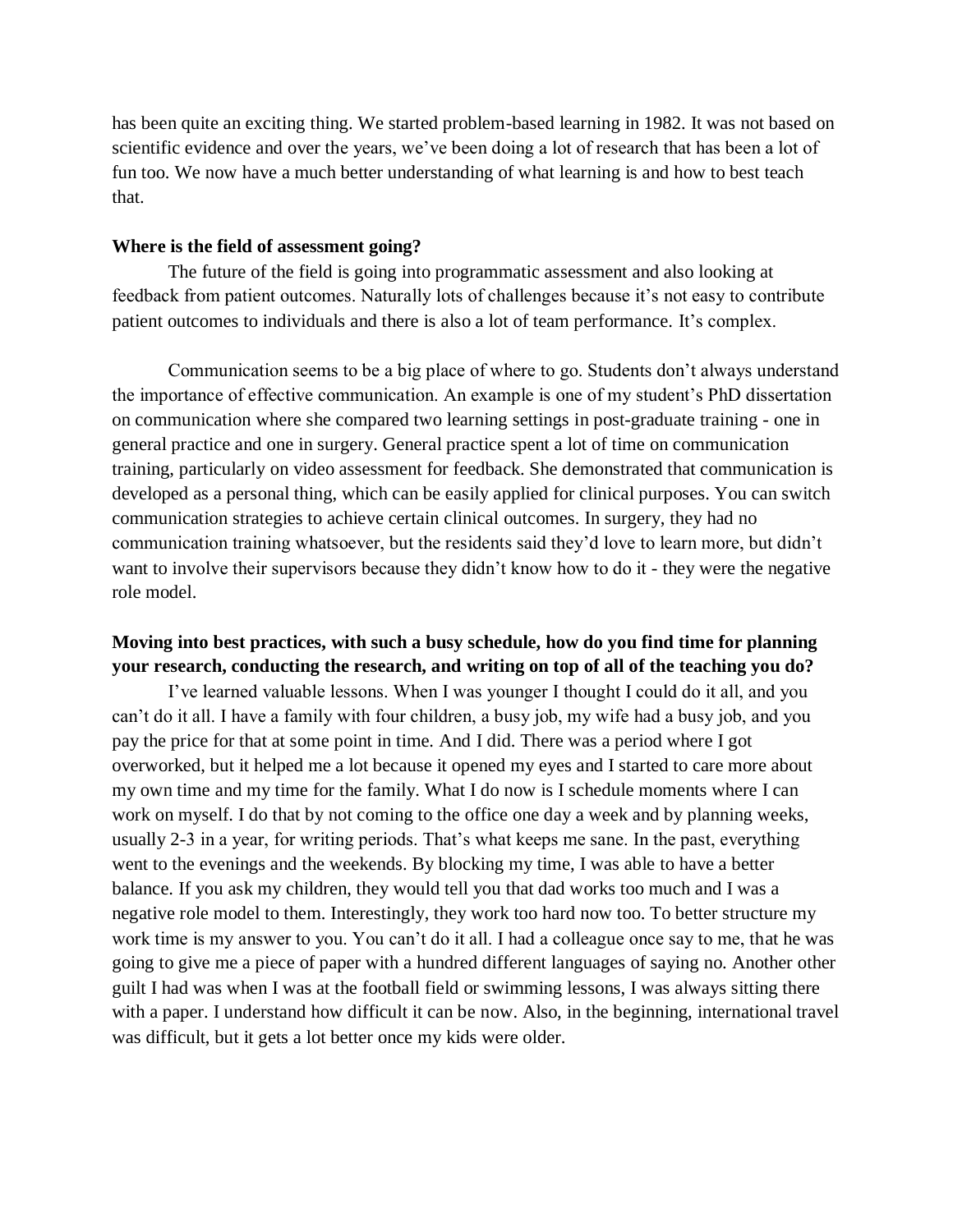### **When looking at journals for publications, how do you decide where to aim when starting to write?**

I think I've become very mindful about what kind of audience I want to tell the story to and that defines the journal. You get to know the journals a lot better and you get to know the audiences behind the journals so the matching process is getting better all the time. So for example, if you submit to Academic Medicine, you very much address a US-based audience. For Medical Teacher, your audience is international and much more practical than an audience of medical education. Or another example, I'm involved in simulation of postpartum hemorrhage in obstetrics and it's important to have a clinical audience there to understand the outcome of the results. It's the audience that defines the journal. I've published in journals like the Lancet and then you have a completely different audience. You have to be very careful with your language and cannot use any jargon. It's a long learning process of learning your audience and how to write for them.

## **Do you have any favorite journals that you like to work with or does it depend on the topic?**

It depends on the topic, but I do like Medical Teacher a lot because it connects to people in practice. There's a big complaint in the literature in general education that the educational research is not relevant to teachers in educational practice - in other words - the practitioners/teachers and the researchers are disengaged from each other. What is unique to medical education, is that this gap is not as wide as in general education. There are a zillion education meetings around the world, where both practitioners and scholars meet. Many of our masters and PhD students are teachers in their own institutions. I don't know any other fields in the professions that has so many education journals. I've lost count on the number of journals that we have. This is quite unique to medical education which we should really cherish. You will learn a lot more about educational evidence and theory and later on you will apply that to educational practices. So therefore, I like Medical Teacher because it still has this practical approach and addresses a practical audience.

#### **How do you decide which conferences and workshops to attend?**

I think the answer again, is with which audience do you want to engage yourself with? If you look at the meetings over the globe, there are different audiences. For example, we just had the OTTAWA conference in Abu Dhabi which is an assessment conference. But those are different people that you just meet. For young people that I mentor, it's important that they have exposure to different audiences. For example, I often discourage people to not go to the AAMC meeting because it's very American and I encourage people to go to AMEE because everyone goes and you see a lot of people. But I also exposure them to meetings in Asia. Again, it's the kind of audience you want to address. Expose yourself internationally. There's a very different approach to education in different parts of the world, very different cultures. If you compare the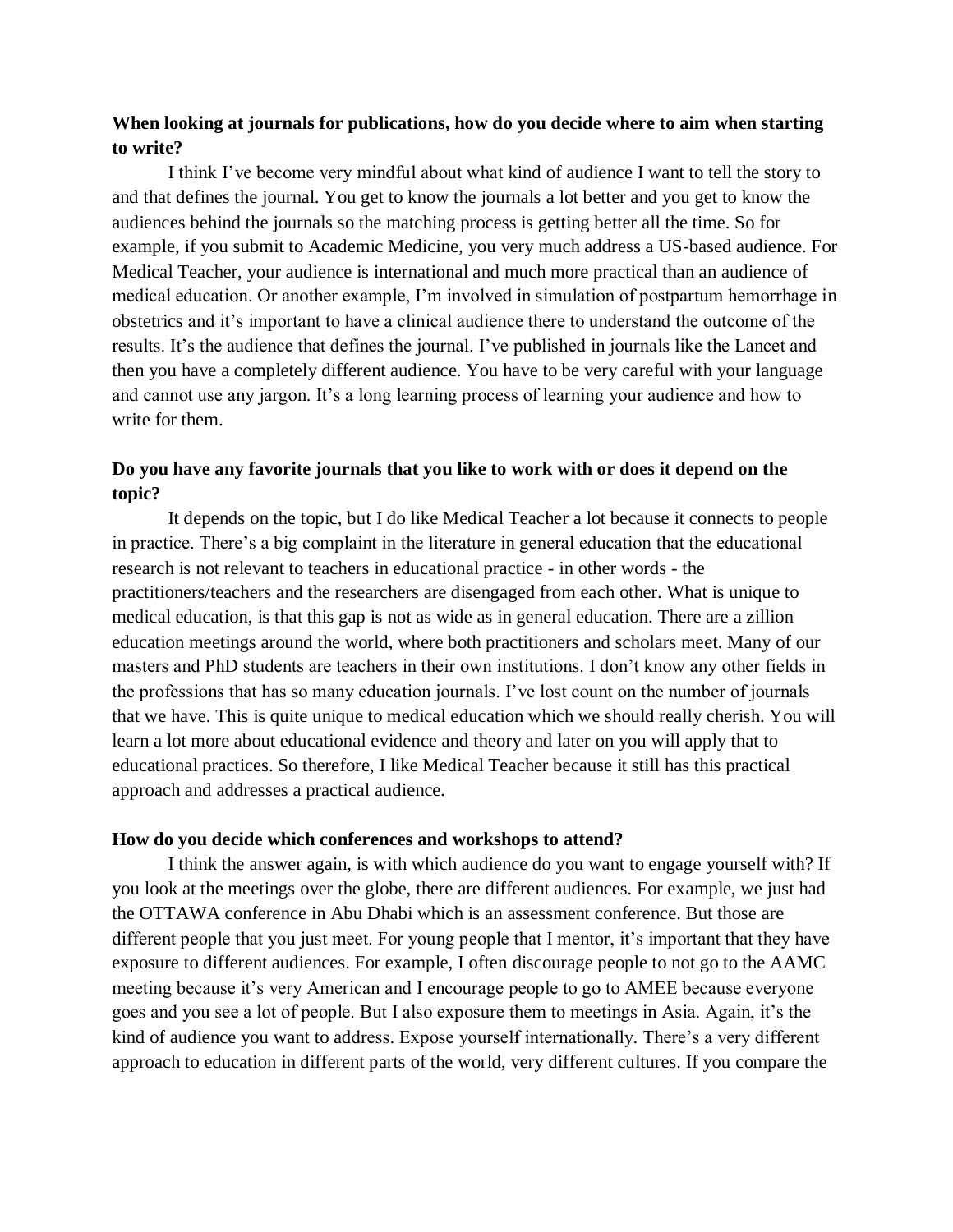assessment culture with the one in Denmark or Finland, they're completely different cultures. And very different from Asian and Middle Eastern. Expose yourself and learn.

#### **When conducting research, how do you decide who to collaborate with on projects?**

Three things: people who I can have fun with; those you can be productive with; and where relationships are reciprocal. If there is an imbalance in the relationship, it won't work. Or when people start profiting from you, it won't work. I'm quickly done with those people. Should be fun, productive, and reciprocal.

#### **What do you know now that you wish would have known early on in your career?**

That's a very good question, because I came to education completely naive and over the years I've learned a lot as far as what is important in education and it's this kind of built up expertise that gives me my personal wisdom. They say that there is no shortcoming to experience, so it's impossible to have this experience early on in your career. And you have to learn on your own and try and engage in situations where you can learn and work with other people so that you are able to learn. And follow your heart. Do the fun things. Follow your curiosity.

**I was listening into a similar conversation with David Irvy from UCSF recently and he came from a different direction - he started with qualitative research and then got exposed to quantitative and statistical methods, but also saw the value in both. He was asked how do you seek out opportunities, seek out collaborators, and types of research, and he's very driven by his drive to learn. I just wondered how much learning and your opportunity to learn something different or to expand your knowledge is implicit of that fun (Sebastian Uijtdehaage, PhD)?** 

Absolutely - that's one of the reasons I wanted to be an academic. It's the learning and the freedom that has motivated me to do what I have done and I'm still learning. In five years, I have to retire, so I've had a long career, but I still believe that I'm learning.

# **You mention all of the different scholars, journals, and investigations that happen in the field, so how do you stay on top of the literature (Kelsey Larson, PhD)?**

That's a challenging questions because first I muddle through. Fortunately nowadays, all journals are sending out electronic table of contents and I scan those. But I guess, most of my exposure to the literature is through my PhD students. They are able to read a lot more than I do and they keep me posted and through that I learn a lot and pick up a lot.

You always have a particular topic that you follow. I won't miss a paper in the literature on programmatic assessment because I'm so interested and want to explore what happens in the world within programmatic assessment. I will systematically looks through the literature for those papers.